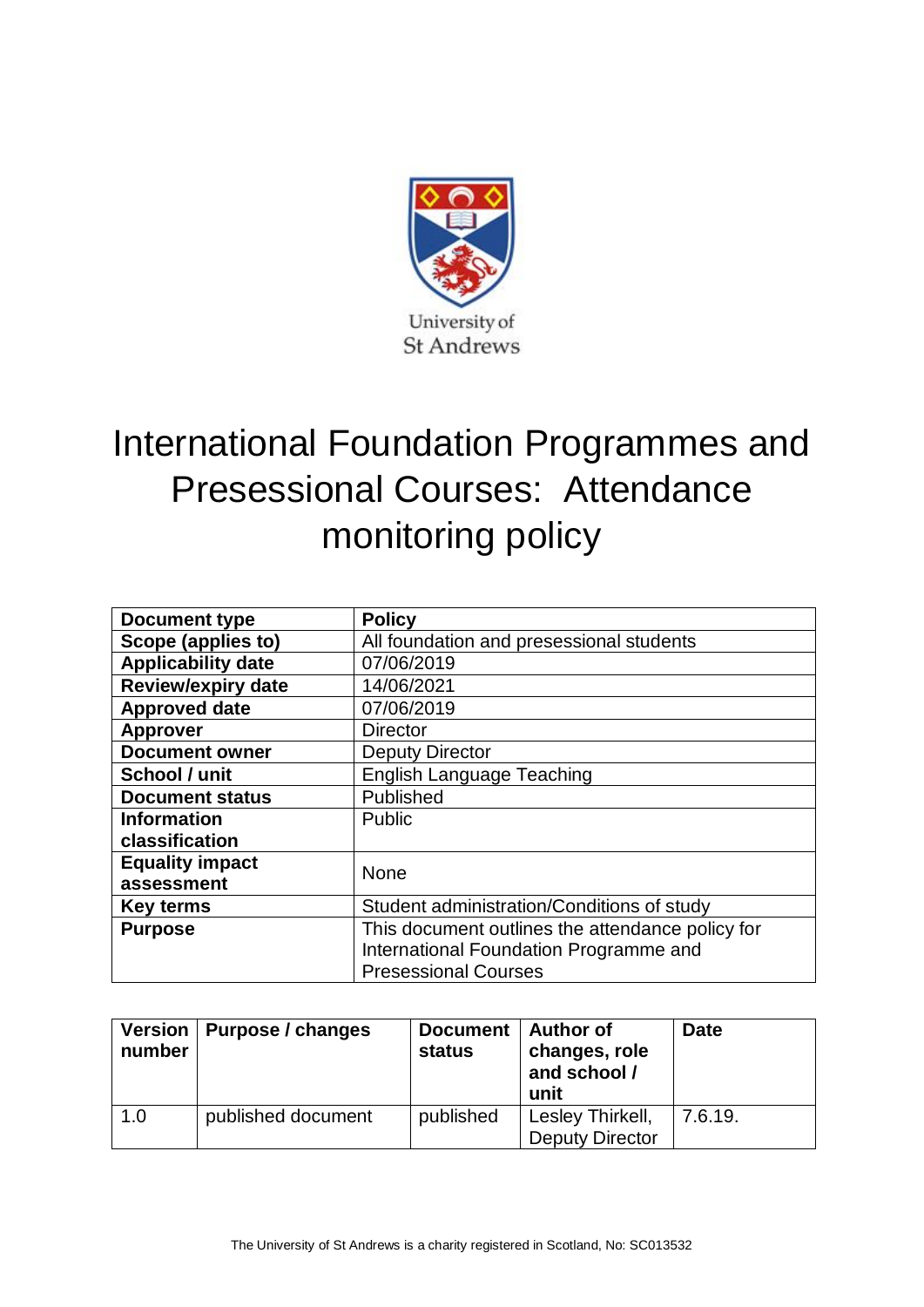Attendance on University courses is monitored to ensure that students engage with the programme of study for which they are enrolled. This allows the University to ensure that student contact is sufficient to enable the fulfilment of course requirements and thus successful course completion. It also enables the University to investigate absences, which may stem from Health and Safety reasons. As a Sponsor of Tier 4 students, and mindful of its responsibilities, the University also monitors student attendance to ensure compliance with UKVI requirements. Attendance is recorded on all courses taught in the International Education Institute (IE). For non- credit bearing courses, the attendance requirement and the method of recording attendance varies depending on the course. If a student does not attend the required number of classes, IE follows established University procedure and Registry will be informed.

Teachers complete attendance registers, and records are updated by the end of each week. All attendance records are retained for each course, for the academic year of study.

## **International Foundation Programmes**

International Foundation Programme (IFP) students are required to attend 90% or more of all classes. Attendance is recorded on an online Excel spreadsheet accessible to all relevant teaching staff. The Centre for International Foundation Programmes Academic Handbook details the attendance requirement and the procedure for flagging up non-attendance.

If a student's attendance causes concern, they will first receive a written warning from their Personal Tutor. If the student's attendance continues to be problematic, they will be sent an Academic Alert Attendance. If attendance does not improve, they will meet with the Director or Deputy Director of IE. Finally, if non-attendance persists, they are issued with an Academic Alert FINAL. The student will not be able to graduate from the IFP and Registry will be notified automatically.

## **Pre-sessional Courses and Academic Induction**

Attendance is compulsory for all classes. Attendance is recorded on an online Excel spreadsheet accessible to all relevant teaching staff. The course handbooks make clear that unexplained absence or habitual lateness will negatively affect a student's successful completion of the course. If a student does not complete the course successfully, the Deputy Director will notify Registry as part of the end-of-course procedures and processes.